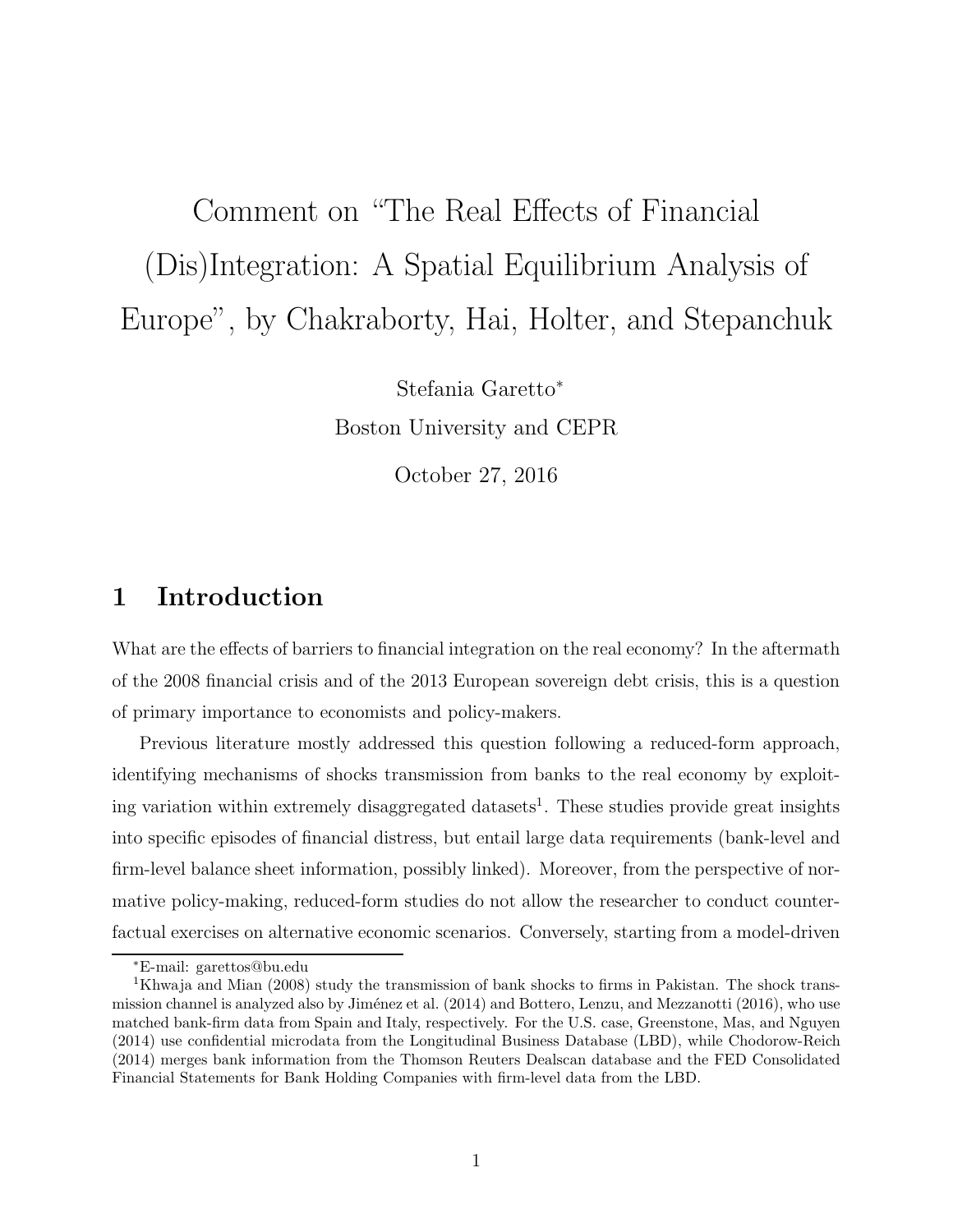perspective, Chakraborty et al. (2017) present a carefully executed quantitative analysis of the effects of financial segmentation across countries for the real economy.

First, Chakraborty et al. (2017) provide evidence of the decline in cross-border banking in Europe after the financial crisis of 2008. Next, to quantify the effect of financial segmentation, the authors develop a multi-country model where banks' endogenous allocation of funds across countries feeds into firms' access to capital and then output. In the model, financial segmentation is an iceberg-type friction to cross-border lending, whereby funds lent abroad provide lower returns compared to the ones that banks resident in the foreign host country perceive. Finally, financial frictions are calibrated to match cross-border lending flows, and the quantitative model is used to perform a series of counterfactual exercises to assess the role of financial fragmentation for the fall in output post-crisis, and the potential output gains that European countries could obtain from further financial integration. The authors find that increased barriers to financial integration drove a 0.54% drop in real output in Europe since the crisis.

#### 2 What Drives Cross-Border Lending Flows?

Since the question of interest is the quantification of the cross-country gains from financial integration, it is instructive to reflect on the drivers of financial integration. Chakraborty et al. (2017) present a model with many possibly asymmetric countries, differing in their TFP level, production technologies, and factor endowments. Within each country there are three agents: a representative household, a representative firm, a bank. The household deposits its savings in the domestic bank, which lends them to firms located both domestically and abroad. The banks's allocation of funds across countries is driven by a diversification motive: allocating capital in multiple countries diversifies away the risk from country-specific fluctuations in TFP and maximizes risk-adjusted returns to capital. The international allocation of capital then affects firm's output in every country.

Diversification of risk is only one of the possible drivers of cross-border capital flows. A few recent papers in the literature on global banks use deterministic frameworks where banks maximize profits from lending and decide to lend in foreign countries to expand the size of their loans market.<sup>2</sup> Opposite to the current setting, the market access motive rationalizes

<sup>2</sup>See Niepmann (2016) and Fillat, Garetto, and Goetz (2016), among others.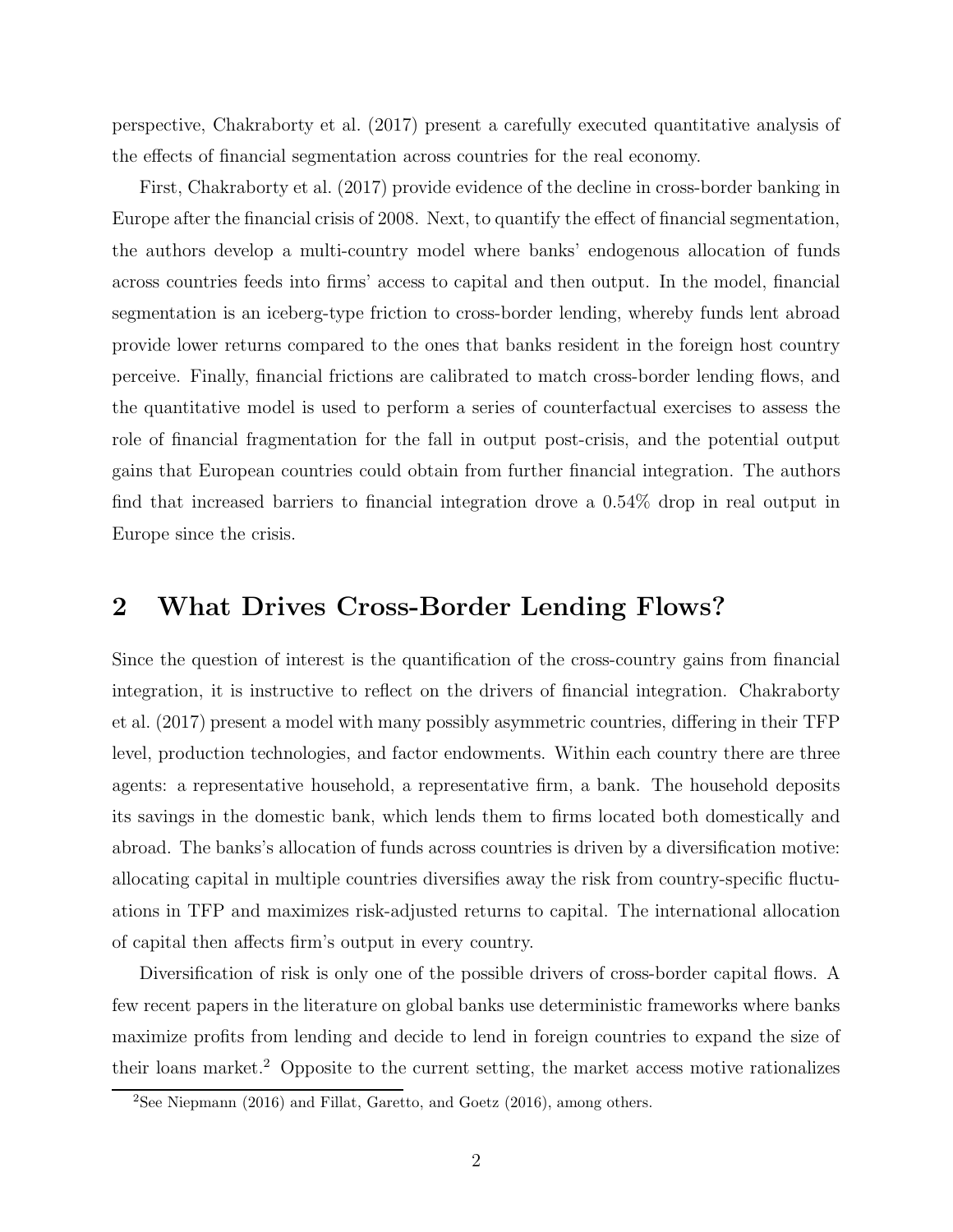cross-border banking flows also across deterministic and symmetric economies. Especially in the context of big banks, access to a large customer basis seems a relevant reason to establish large global banking operations.<sup>3</sup>

Despite the growth in cross-border lending flows that Chakraborty et al. (2017) document, the banking sector remains far from frictionless. More than in other sectors, differences in regulation across countries may be important determinants of the direction of cross-border flows. This hypothesis is strongly supported by the empirical evidence in Houston, Lin, and Ma (2012), who find that banking capital flows tend to go into markets with fewer regulations.

More generally, empirical evidence in support of the diversification hypothesis is scarce. Using samples of internationally exposed firms across industries, Jacquillat and Solnik (1978), Senchack and Beedles (1980), Rowland and Tesar (2004), and Fillat and Garetto (2015) found limited or no evidence of diversification benefits. Moreover, Niepmann (2015) and Aviat and Coeurdacier (2007) present evidence providing little empirical support for diversification in the banking data. These observations should guide the interpretation of the quantitative results in Chakraborty et al. (2017): the calibrated fall in output that is driven by the reduction in financial integration after the crisis is purely due to lower diversification opportunities. Considering other drivers of cross-border flows could generate very different (and possibly larger) effects of financial disintegration.

### 3 On the Modeling of Financial Frictions

A large literature in international trade has modeled frictions to cross-border flows in goods and services as bilateral "wedges" that increase the prices of traded goods compared to domestically produced ones (or equivalently, reduce the returns of cross-border transactions compared to internal ones). Bilateral ad valorem trade barriers reproduce features of a transaction that may be specific to the country-pair involved, and have been proven to be a parsimonious but effective way of modeling trade frictions.

Chakraborty et al. (2017) adopt the iceberg formulation but assume that frictions to cross-border flows only depend on the receiving country, not on the source. The return to

<sup>&</sup>lt;sup>3</sup>A recent article from the *Boston Globe* reported that in 2013 Banco Santander had 1.7 million US customers and its chairmain was hoping to increase its profits from US operations to \$2 billion in a few years. Market size must matter to determine the allocation of banking flows across countries.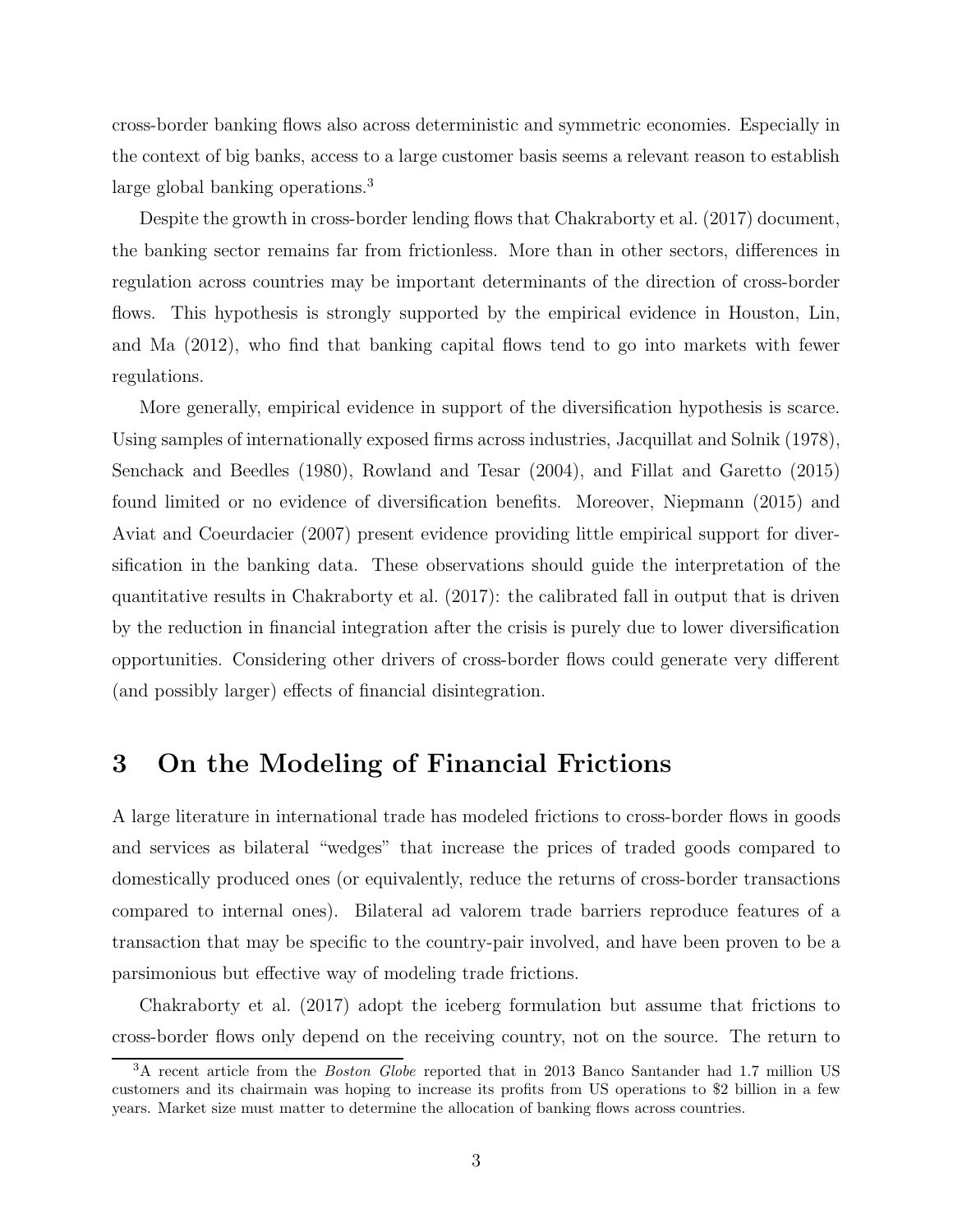capital invested in country j for a bank in country i is given by:  $R_{ij} = R_{jj}e^{-\theta_j}$ , where  $R_{jj}$  is the domestic return in country j and  $e^{-\theta_j}$  is the friction to cross-border investment. This parametric form allows the authors to contain the dimensionality of the problem to the estimation of only  $N$  parameters, where  $N$  is the number of countries in the dataset. However, this convenience comes at a cost: the model can only match total capital inflows in a country, as the returns to cross-border lending in a country are independent on where the lending flows come from. At the contrary, a bilateral friction, by capturing features of the capital market that are specific of the country-pair involved, would allow the model to match net bilateral capital flows, and give a more complete picture of banking integration in Europe.

A separate observation is also in order regarding the use of iceberg-type frictions in this setting. Financial frictions of the iceberg type imply that  $-$  in absence of uncertainty  $$ the model cannot generate two-way bilateral cross-border lending flows.<sup>4</sup> This implication is highly counterfactual, especially within Europe, where cross-border loans appear to flow in both directions within each country pair. Adding TFP shocks to the model avoids this problem: under conditions of uncertainty, banks may be willing to invest in countries with lower returns as a hedge against country-specific fluctuations. However, given how highly correlated the EU economies are, one may wonder whether the gains from diversification are large enough to induce bilateral lending flows as large as the ones we see in the data. The Bank for International Settlements, in its consolidated statistics by sector, recipient country, and reporting country, clearly shows that bilateral cross-border flows are pervasive, especially among European countries.<sup>5</sup>

<sup>&</sup>lt;sup>4</sup>To see this, let's consider the following simple example, where – for the sake of the exposition – let i denote Italy and  $j$  denote Germany. From the perspective of Italian banks, there are three possible scenarios: if  $R_{ii} > R_{ij}$ , Italian banks invest only in Italy; if  $R_{ii} < R_{ij}$ , Italian banks invest only in Germany; and if  $R_{ii} = R_{ii}$ , Italian banks are indifferent about where to invest. Suppose that capital flows to equilibrate the rates in the two countries, so that in equilibrium we have  $R_{ii} = R_{ij}$ . However, given that the friction to cross-border flows is of the iceberg type, if Italian banks are indifferent about where to invest  $(R_{ii} = R_{ij})$ , then German banks will only invest in Germany  $(R_{ji} < R_{jj})$ . This can be seen from the following set of inequalities:  $R_{ji} = R_{ii}e^{-\theta_i} < R_{ii} = R_{ij} = R_{jj}e^{-\theta_j} < R_{jj}$ .

 $5$ See http://www.bis.org/statistics/consstats.htm.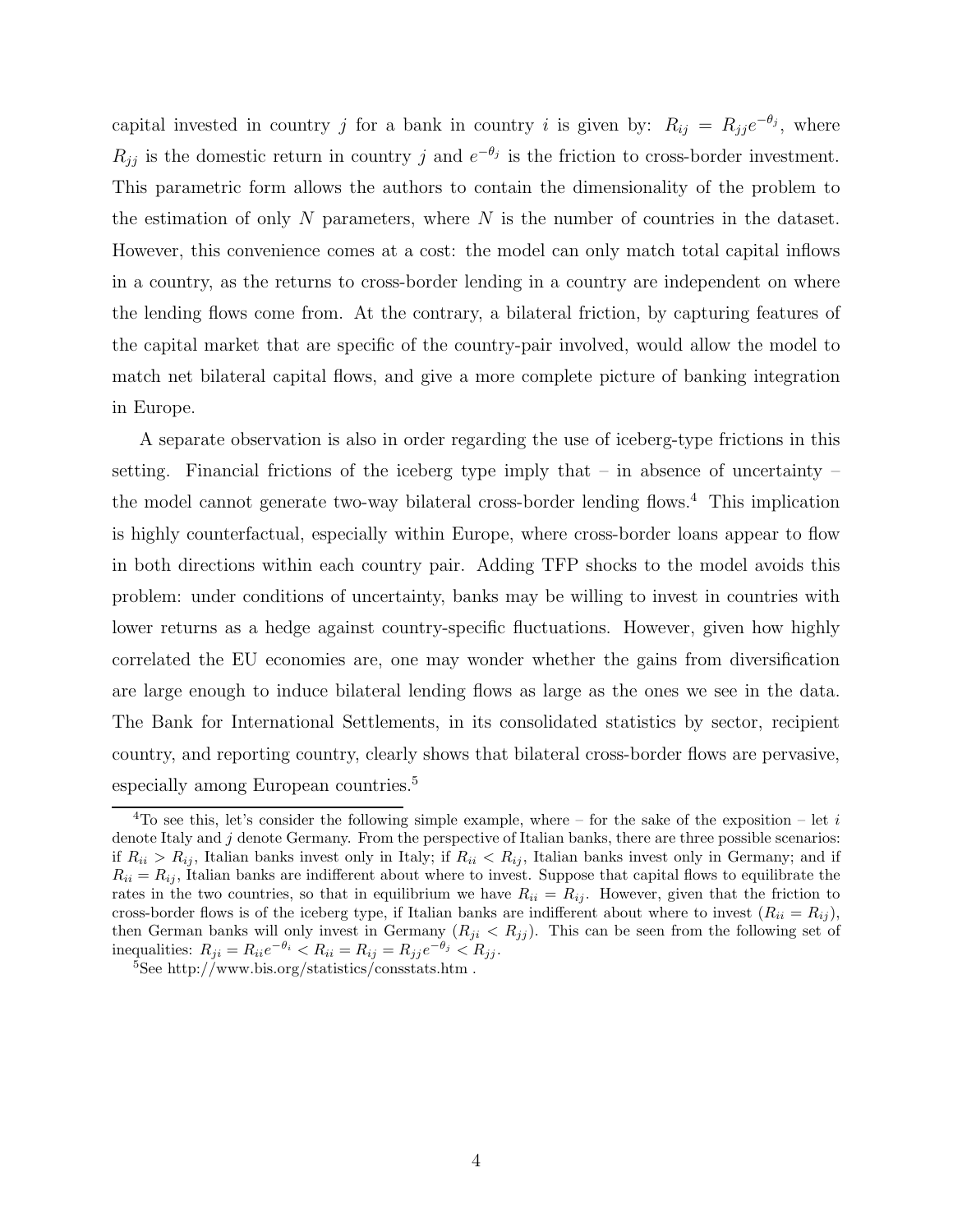## 4 Measurement of Cross-Border Flows: The Role of Multinational Banks

The correct measurement of financial integration in the data is of primary importance for the quantitative conclusions of the paper by Chakraborty et al. (2017). For completeness, the measurement of financial integration needs to keep into account different forms of international lending. As an example, German banks have at least two possibilities to lend to customers in another country (say France). They can lend across borders to French customers directly, without the need of establishing banking offices in France (cross-border banking) or they can establish banking affiliates in France and serve French customers directly from France, so doing banking FDI. This second possibility is a domestic transaction if we consider the location of the banks and its customers, but a cross-border transaction due to the bank corporate structure as it could be that German savings get invested into loans to French customers.

To quantify the role of banking FDI for the measurement of financial integration, I present here some statistics computed using U.S. data. Domestic loans and loans from banking FDI are computed from the Share Data for U.S. Offices of Foreign Banking Organizations (Selected Assets and Liabilities of Domestic and Foreign Owned U.S. Commercial Banks plus US Branches and Agencies of Foreign Banks). Cross-border loans are from BIS Statistics (cross-border positions reported by banking offices located in BIS reporting areas). All data are in million US\$.

Table 1 reports the amounts associated with different types of loans in the U.S. in the years 2007 and 2009. When we measure financial integration with a location-based measure, including only cross-border loans, the U.S. exhibit a ratio of cross-border to total loans of 33-35%, depending on the year. When banking FDI is included as an ownership-based measure of cross-border financial activity, the ratio goes up to 43-45%. In other words, not taking into account banking FDI results into a quantitatively important understatement of financial integration: the "correct" measure, based on bank ownership, is almost 30% higher than the one based on bank location. Figure 1 illustrates the same concept over a longer sample period.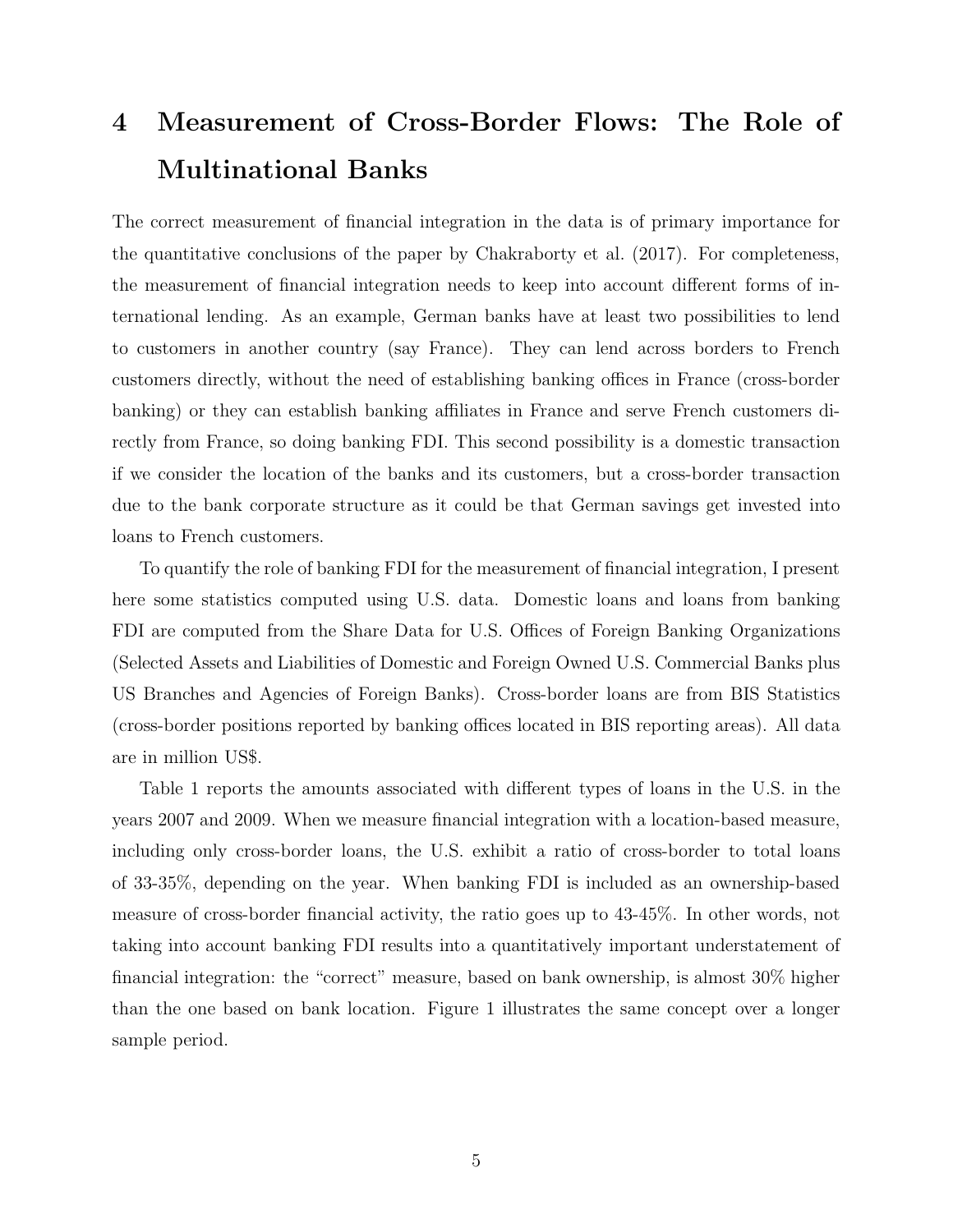|                                                    | 2007                   | 2009                   |
|----------------------------------------------------|------------------------|------------------------|
| Domestic loans<br>$Cross\text{-}border loans (CB)$ | 6,074,155<br>3,858,661 | 5,901,781<br>3,447,650 |
| FDI loans                                          | 1,054,476              | 1,019,380              |
| $CB/TOT(\%)$<br>$(CB + FDI)/TOT$ (%)               | 35.12<br>44.72         | 33.25<br>43.08         |
| FDI adjustment $(\%)$                              | 27.33                  | 29.57                  |

Table 1: Measurement of Financial Integration, U.S. data.



Figure 1: Measurement of Financial Integration, U.S. data, 2000-2011.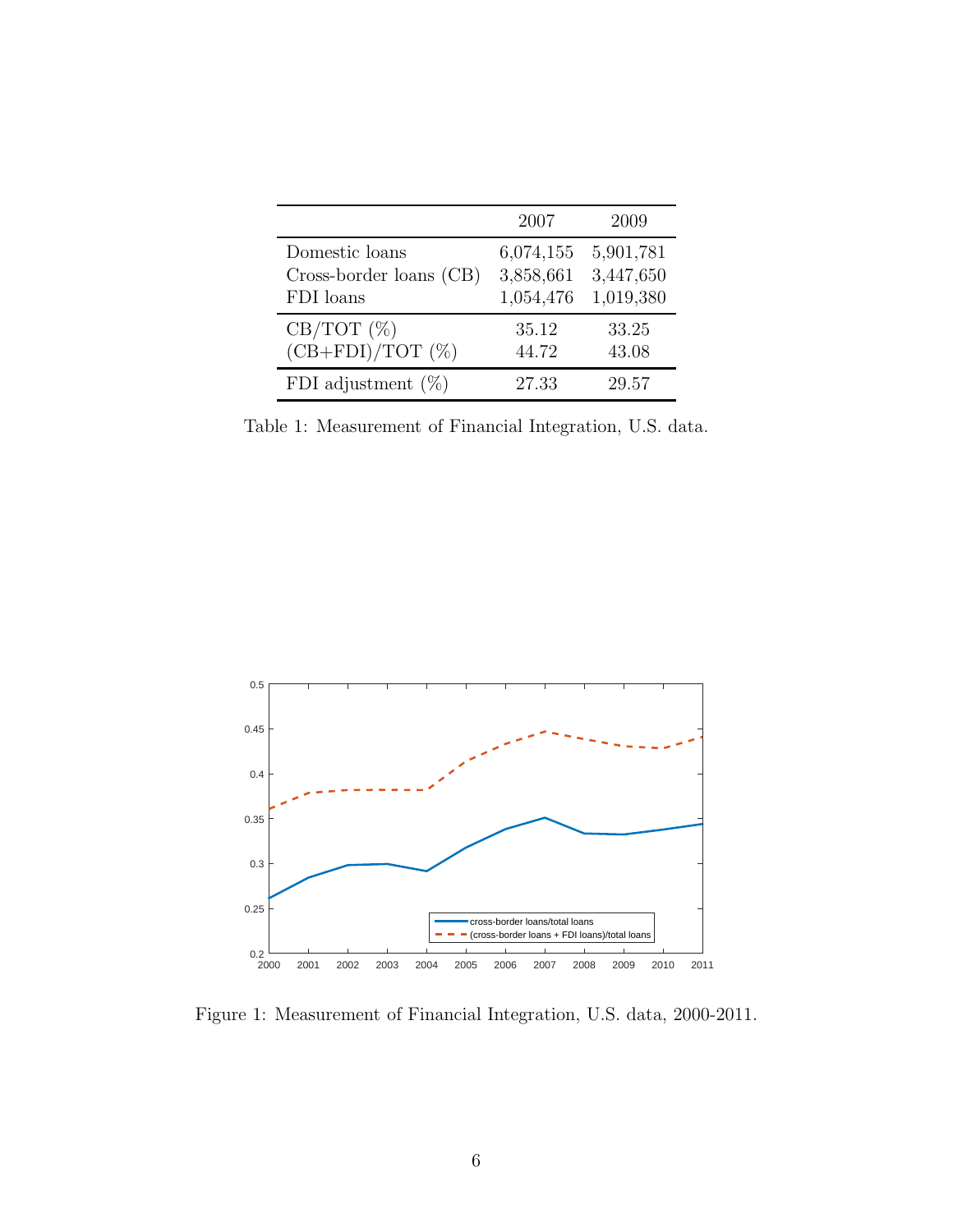### 5 Conclusions

Chakraborty et al. (2017) have written a very ambitious paper that addresses quantitatively an important and timely question: what are the real effects of financial segmentation? By taking seriously both modeling and measurement, this paper advances our understanding of the complex interplay between financial activities and real output in the global economy.

### Acknowledgements

I am grateful to the Editors, Doireann Fitzgerald, and Fabrizio Perri for helpful discussions. I also thank José Fillat and Friederike Niepmann for sharing their knowledge of the US Share Data and of the BIS Data, respectively.

### References

- Aviat, Antonin, and Nicolas Coeurdacier. 2007. "The geography of trade in goods and asset holdings." Journal of International Economics 71 (1): 22–51.
- Bottero, Margherita, Simone Lenzu, and Filippo Mezzanotti. 2016. "Sovereign debt exposure and the bank lending channel: impact on credit supply and the real economy." Mimeo, Northwestern University.
- Chakraborty, Indraneel, Rong Hai, Hans A. Holter, and Serhiy Stepanchuk. 2017. "The Real Effects of Financial (Dis)Integration: A Spatial Equilibrium Analysis of Europe." Journal of Monetary Economics, Forthcoming.
- Chodorow-Reich, Gabriel. 2014. "The employment effects of credit market disruptions: firm-level evidence from the 2008-9 financial crisis." Quarterly Journal of Economics 129 (1): 1–59.
- Fillat, José L., and Stefania Garetto. 2015. "Risk, Returns, and Multinational Production." Quarterly Journal of Economics 130 (4): 2027–2073.
- Fillat, José L., Stefania Garetto, and Martin Goetz. 2016. "Multinational Banks." Mimeo, Boston University.